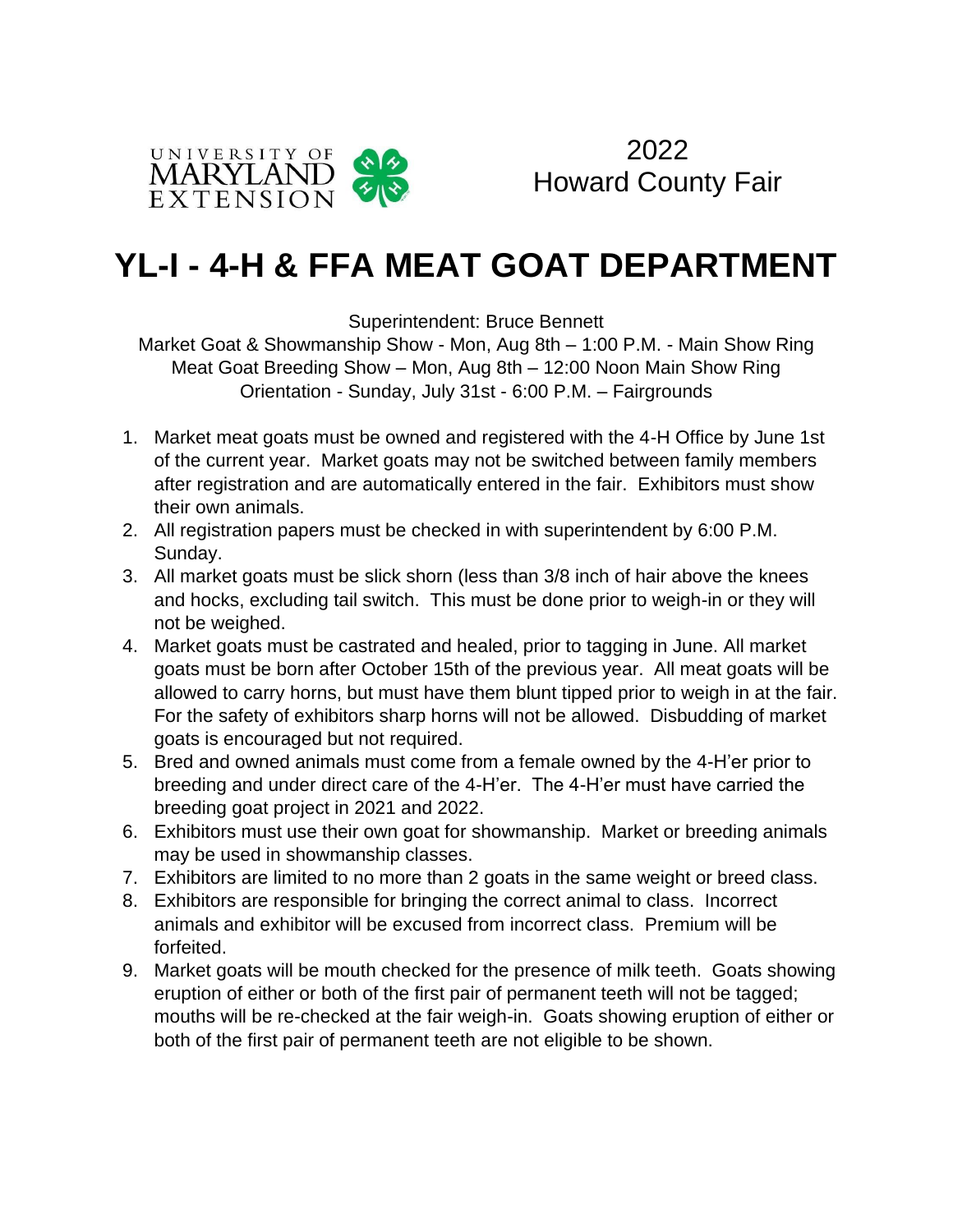### **YL-I - 4-H & FFA MEAT GOAT DEPARTMENT – Cont.**

- 10. Market goats can be either wethers or does and will be weighed at 7:00 P.M. on Saturday, August 6th, before the Market Lambs. Market Goats must gain .15 pounds per day from initial weigh in to fair weigh in. Market goats will be graded on Sunday afternoon after the lambs. All exhibitors must be present with their market goats when weighed and graded.
- 11. Blankets are permitted on market goats only after being weighed on Saturday evening.
- 12. Market goats that do not make minimum Rate-of-Gain (.15 pounds per day) will be eligible to exhibit only in the Market Exhibition class. Market Exhibition classes will be conducted at the start of the Market Goat Show. Goats in the Market Exhibition classes are not eligible to compete in Champion classes and are not eligible for the 4-H Livestock Sale.
- 13. If a market goat does not meet rate-of-gain requirements and is not shown in showmanship or a market exhibition class, then it must go home unless approved by goat superintendent.
- 14. In case of a rate-of-gain tie in the market goat division, the heaviest market goat will be Champion rate-of-gain.
- 15. Commercial breeding meat goats need to be registered with the Howard County 4- H Program through completion of a livestock registration form and tagged with a Maryland 4-H commercial tag no later than July 1st.
- 16. Does can be shown in the market goat show or breeding show but not both.
- 17. A 4-H/FFA member must be enrolled in the breeding goat project to exhibit breeding goats in the 4-H/FFA show.
- 18. No fainting or fainting cross goats.
- 19. Scrapie tags are required for all goats.
- 20. Please notify Superintendents if there is a decrease in the number of animals you are bringing.

| Class 16                 | 7 Participation |  |  |  |  |  |                                 |  |  |  |
|--------------------------|-----------------|--|--|--|--|--|---------------------------------|--|--|--|
| Premiums*:               |                 |  |  |  |  |  | 16 15 14 13 12 11 10 9 8 7      |  |  |  |
| Bred & Owned Market Goat |                 |  |  |  |  |  | 16 15 14 13 12 11 10 9 8 7      |  |  |  |
| Showmanship:             |                 |  |  |  |  |  | 20 18 16 14 12 10 Rest of class |  |  |  |

**4-H Special Awards sponsored by:** Bramble Hill Farm, Dayton 4-H Club, Howard County Beef Club, In Memory of Cody Porter, Sue Kline, The Bower Family, The Herriotts Family, The Moore Family, Gene Seals, The Troppman Family and West Friendship 4-H Club